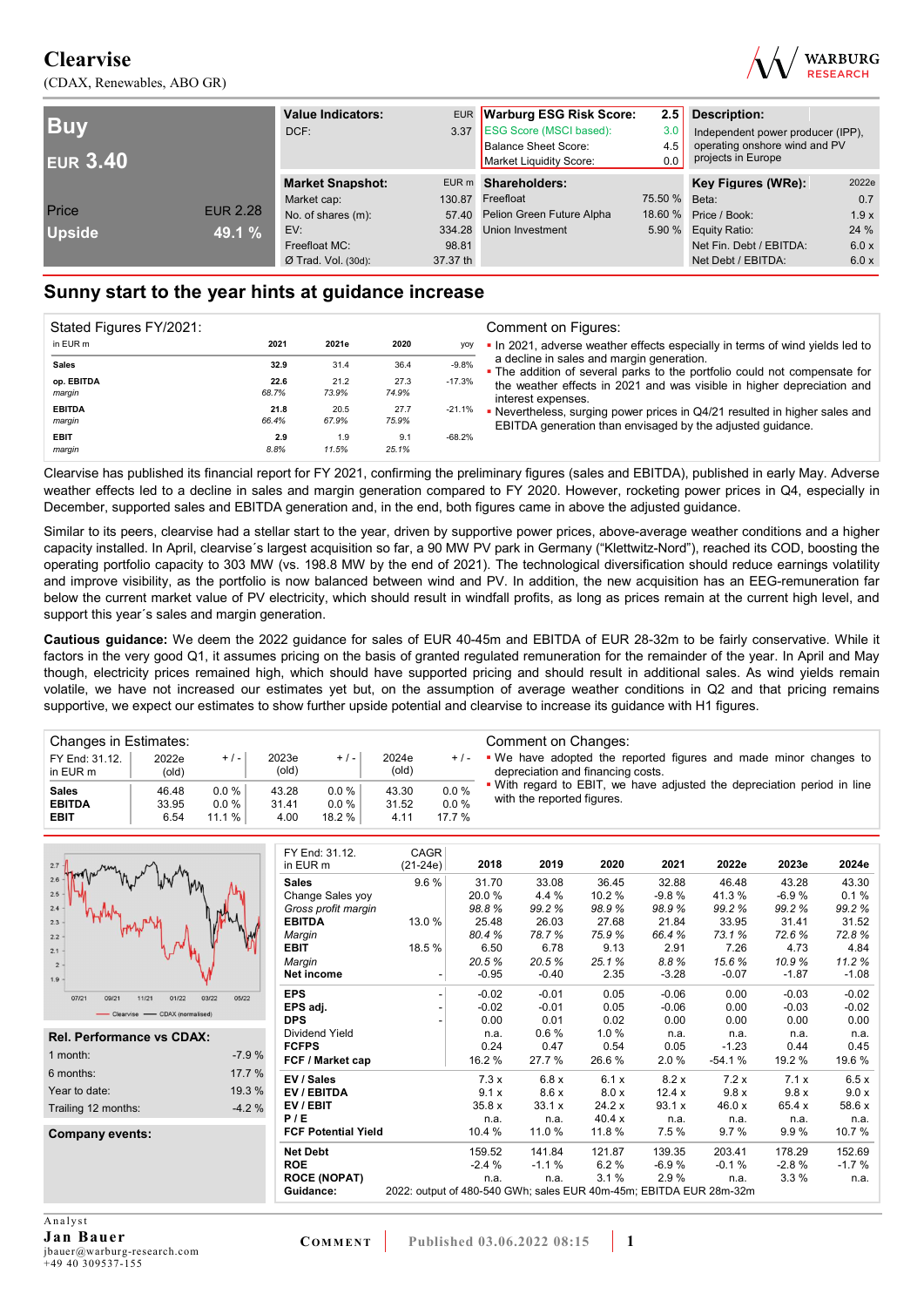



## **Company Background**

- Clearvise´s roots go back to the foundation of ABO Invest AG in 2010 which had a strong focus on citizen shareholders ("Bürgerwindaktie").
- The initial growth strategy of ABO Invest relied on ABO Wind. After the successful transformation to clearvise in 2019/20, the management has executed several acquisitions independently and aims to build new partnerships
- In 2019 and 2020, activist investors forced ABO Invest to sever the personal and operative ties with ABO Wind. A new management and supervisory board were appointed and the company was renamed to clearvise.
- A transformation process has been initiated to return back to growth.
- The current operating portfolio of clearvise consists of 303 MW in onshore wind (169MW), PV (208MW) and biogas assets (0.8MW) located in Germany, France, Ireland and Finland.

## **Competitive Quality**

- A highly-experienced team of industry experts, capable of operating and optimizing the current portfolio, has developed a lean platform for the integration of further acquisitions.
- Clearvise has introduced a three-pronged market access strategy; clearVALUE, clearPARTNERS and clearSWITCH; to gain a competitive edge and establish a niche market position.
- The market access strategies target the current market as well as the market transition and should allow for profitable growth.
- The technical expertise of the management team and experience with the operation of the former ABO Invest portfolio allows for optimization measures, which will result in higher output.
- By expanding the investment focus of PV projects, the top-line and margins should stabilize further, providing highly visible and predictable cash-flows.

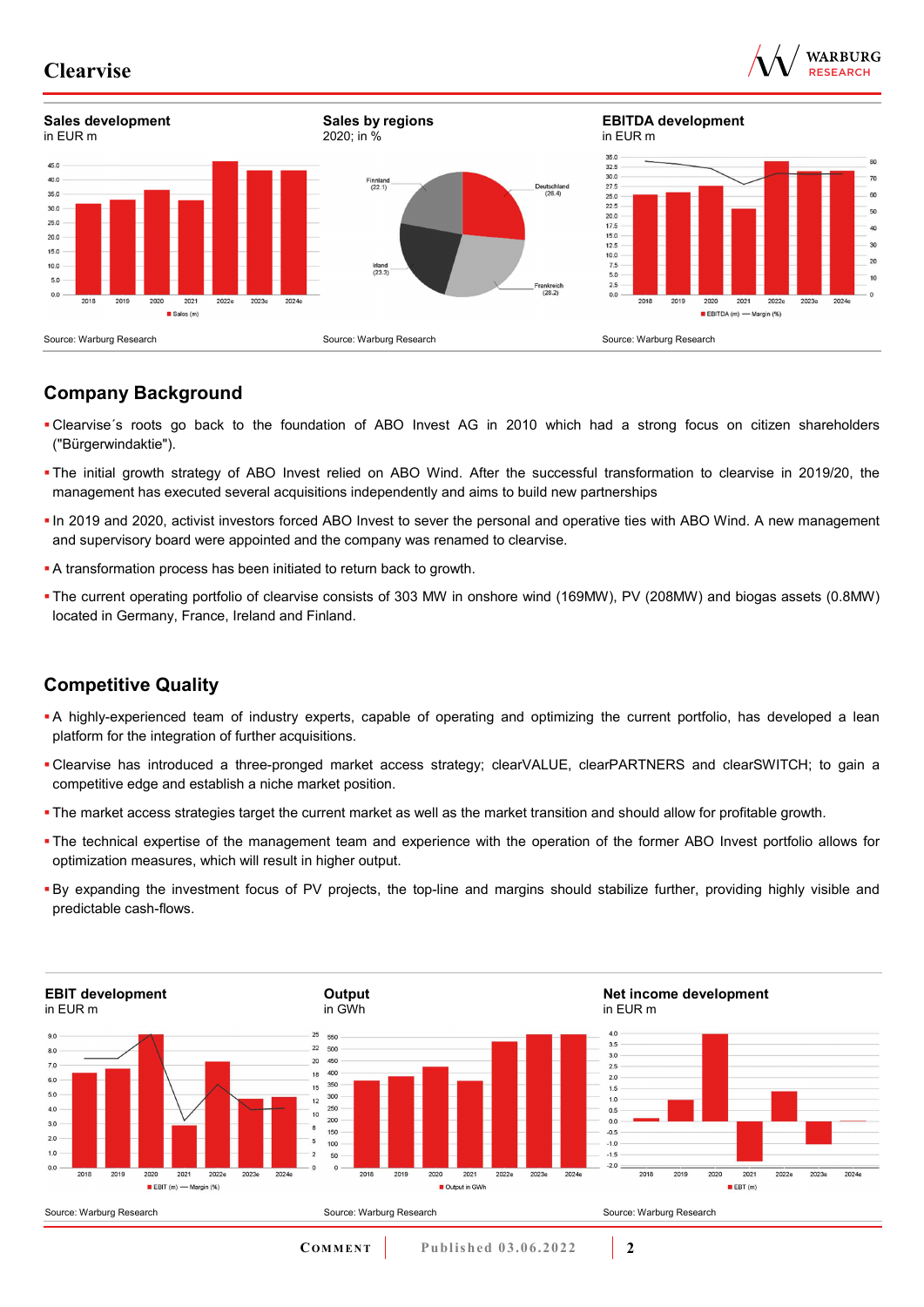

e.

## DCF model

|                                                                                 |                       |                    |                       | Detailed forecast period |                       |                       |                       |                       |                    | <b>Transitional period</b> |                    |                    |                       |                       |                    |                    |                       |                       |                    |
|---------------------------------------------------------------------------------|-----------------------|--------------------|-----------------------|--------------------------|-----------------------|-----------------------|-----------------------|-----------------------|--------------------|----------------------------|--------------------|--------------------|-----------------------|-----------------------|--------------------|--------------------|-----------------------|-----------------------|--------------------|
| Figures in EUR m                                                                |                       |                    | 2022e                 | 2023e                    | 2024e                 | 2025e                 | 2026e                 | 2027e                 | 2028e              | 2029e                      | 2030e              | 2031e              | 2032e                 | 2033e                 | 2034e              | 2035e              | 2036e                 | 2037e                 | 2038e              |
| Sales                                                                           |                       |                    | 46.5                  | 43.3                     | 43.3                  | 43.3                  | 43.3                  | 40.8                  | 41.0               | 41.1                       | 41.2               | 40.7               | 38.2                  | 38.4                  | 38.7               | 38.6               | 43.5                  | 44.8                  | 45.2               |
| Sales change                                                                    |                       |                    | 41.3%                 | $-6.9%$                  | 0.1%                  | 0.1%                  | $-0.2%$               | $-5.6%$               | 0.3%               | 0.2%                       | 0.4%               | $-1.2%$            | $-6.3%$               | 0.7%                  | 0.7%               | $-0.2%$            | 12.7%                 | 2.9%                  | 1.0%               |
| <b>EBIT</b><br>EBIT-margin                                                      |                       |                    | 7.3<br>15.6%          | 4.7<br>10.9%             | 4.8<br>11.2%          | 4.9<br>11.2%          | 4.8<br>11.1%          | 3.0<br>7.4%           | 3.1<br>7.6%        | 3.2<br>7.8%                | 3.4<br>8.3%        | 3.6<br>8.8%        | 2.3<br>6.0%           | 27.9<br>72.5%         | 28.1<br>72.5%      | 28.0<br>72.5%      | 31.6<br>72.6%         | 32.5<br>72.7%         | 32.9<br>72.7%      |
| Tax rate (EBT)                                                                  |                       |                    | 30.0%                 | 30.0%                    | 30.0%                 | 29.0%                 | 28.0%                 | 27.0%                 | 27.0%              | 27.0%                      | 27.0%              | 27.0%              | 27.0%                 | 27.0%                 | 27.0%              | 27.0%              | 27.0%                 | 27.0%                 | 27.0%              |
| <b>NOPAT</b>                                                                    |                       |                    | 5.1                   | 3.3                      | 3.4                   | 3.4                   | 3.5                   | 2.2                   | 2.3                | 2.3                        | 2.5                | 2.6                | 1.7                   | 20.3                  | 20.5               | 20.4               | 23.1                  | 23.7                  | 24.0               |
| Depreciation<br>in % of Sales                                                   |                       |                    | 26.7<br>57.4%         | 26.7<br>61.7%            | 26.7<br>61.6%         | 26.7<br>61.6%         | 26.7<br>61.7%         | 26.7<br>65.3%         | 26.7<br>65.1%      | 26.7<br>65.0%              | 26.6<br>64.5%      | 26.1<br>64.0%      | 25.4<br>66.7%         | 0.1<br>0.2%           | 0.1<br>0.2%        | 0.1<br>0.2%        | 0.1<br>0.2%           | 0.1<br>0.2%           | 0.1<br>0.2%        |
| Change in provisions                                                            |                       |                    | 0.0                   | 0.0                      | 0.0                   | 0.0                   | 0.0                   | 0.0                   | 0.0                | 0.0                        | 0.0                | 0.0                | 0.0                   | 0.0                   | 0.0                | 0.0                | 0.0                   | 0.0                   | 0.0                |
| Change in liquidity from<br>- Working Capital<br>- Capex<br>Capex in % of Sales |                       |                    | 0.2<br>97.2<br>209.1% | $-0.3$<br>0.0<br>0.0%    | 0.0<br>0.0<br>0.0%    | $-0.7$<br>0.0<br>0.0% | 0.0<br>0.0<br>0.0%    | $-0.2$<br>0.0<br>0.0% | 0.0<br>0.0<br>0.0% | 0.0<br>0.0<br>0.0%         | 0.0<br>0.0<br>0.0% | 0.0<br>0.0<br>0.0% | $-0.2$<br>0.0<br>0.0% | 0.0<br>0.0<br>0.0%    | 0.0<br>0.0<br>0.0% | 0.0<br>0.0<br>0.0% | 0.4<br>0.0<br>0.0%    | 0.1<br>0.0<br>0.0%    | 0.0<br>0.0<br>0.0% |
| Other                                                                           |                       |                    | 0.0                   | 0.0                      | 0.0                   | 0.0                   | 0.0                   | 0.0                   | 0.0                | 0.0                        | 0.0                | 0.0                | 0.0                   | 0.0                   | 0.0                | 0.0                | 0.0                   | 0.0                   | 0.0                |
| Free Cash Flow (WACC-model)                                                     |                       |                    | $-65.6$               | 30.3                     | 30.1                  | 30.8                  | 30.2                  | 29.1                  | 29.0               | 29.0                       | 29.1               | 28.7               | 27.3                  | 20.4                  | 20.5               | 20.5               | 22.7                  | 23.7                  | 24.0               |
| PV of FCF                                                                       |                       |                    | $-64.3$               | 28.5                     | 27.1                  | 26.7                  | 25.1                  | 23.2                  | 22.2               | 21.3                       | 20.5               | 19.4               | 17.8                  | 12.7                  | 12.3               | 11.8               | 12.5                  | 12.5                  | 12.2               |
| share of PVs                                                                    |                       |                    |                       | $-2.5%$                  |                       |                       |                       |                       |                    | 102.5%                     |                    |                    |                       |                       |                    |                    |                       |                       |                    |
|                                                                                 |                       |                    |                       |                          |                       |                       |                       |                       |                    |                            |                    |                    |                       |                       |                    |                    |                       |                       | Term. Value        |
| 2039e                                                                           | 2040e                 | 2041e              | 2042e                 | 2043e                    | 2044e                 | 2045e                 | 2046e                 | 2047e                 | 2048e              | 2049e                      | 2050e              | 2051e              | 2052e                 | 2053e                 | 2054e              | 2055e              | 2056e                 | 2057e                 |                    |
| 45.8<br>1.2%                                                                    | 42.1<br>$-8.0%$       | 42.6<br>1.2%       | 43.8<br>3.0%          | 44.4<br>1.3%             | 37.2<br>$-16.3%$      | 36.4<br>$-2.1%$       | 24.5<br>$-32.6%$      | 24.9<br>1.3%          | 25.1<br>0.9%       | 18.8<br>$-25.2%$           | 19.1<br>2.1%       | 19.5<br>1.9%       | 19.9<br>1.9%          | 17.2<br>$-13.5%$      | 17.5<br>1.9%       | 17.9<br>1.9%       | 16.5<br>$-7.8%$       | 12.9<br>$-21.9%$      | 0.0%               |
| 33.3<br>72.7%                                                                   | 30.9<br>73.4%         | 31.2<br>73.4%      | 32.2<br>73.4%         | 32.6<br>73.4 %           | 27.3<br>73.4%         | 26.7<br>73.4%         | 18.0<br>73.3%         | 18.2<br>73.3%         | 18.4<br>73.3%      | 13.7<br>73.2%              | 14.0<br>73.2%      | 14.3<br>73.2%      | 14.5<br>73.2%         | 12.6<br>73.1%         | 12.8<br>73.1%      | 13.1<br>73.1%      | 12.0<br>73.1%         | 9.4<br>73.0%          |                    |
| 27.0%                                                                           | 27.0%                 | 27.0%              | 27.0%                 | 27.0%                    | 27.0%                 | 27.0%                 | 27.0%                 | 27.0%                 | 27.0%              | 27.0%                      | 27.0%              | 27.0%              | 27.0%                 | 27.0%                 | 27.0%              | 27.0%              | 27.0%                 | 27.0%                 |                    |
| 24.3                                                                            | 22.5                  | 22.8               | 23.5                  | 23.8                     | 19.9                  | 19.5                  | 13.1                  | 13.3                  | 13.4               | 10.0                       | 10.2               | 10.4               | 10.6                  | 9.2                   | 9.4                | 9.5                | 8.8                   | 6.9                   |                    |
| 0.1<br>0.2%                                                                     | 0.1<br>0.2%           | 0.1<br>0.2%        | 0.1<br>0.2%           | 0.1<br>0.2%              | 0.1<br>0.2%           | 0.1<br>0.2%           | 0.1<br>0.3%           | 0.1<br>0.3%           | 0.1<br>0.3%        | 0.1<br>0.4%                | 0.1<br>0.4%        | 0.1<br>0.4%        | 0.1<br>0.4%           | 0.1<br>0.4%           | 0.1<br>0.4%        | 0.1<br>0.4%        | 0.1<br>0.5%           | 0.1<br>0.6%           |                    |
| 0.0                                                                             | 0.0                   | 0.0                | 0.0                   | 0.0                      | 0.0                   | 0.0                   | 0.0                   | 0.0                   | 0.0                | 0.0                        | 0.0                | 0.0                | 0.0                   | 0.0                   | 0.0                | 0.0                | 0.0                   | 0.0                   |                    |
| 0.0<br>0.0<br>0.0%                                                              | $-0.3$<br>0.0<br>0.0% | 0.0<br>0.0<br>0.0% | 0.1<br>0.0<br>0.0%    | 0.1<br>0.0<br>0.0%       | $-0.6$<br>0.0<br>0.0% | $-0.1$<br>0.0<br>0.0% | $-1.1$<br>0.0<br>0.0% | 0.0<br>0.0<br>0.0%    | 0.0<br>0.0<br>0.0% | $-0.6$<br>0.0<br>0.0%      | 0.0<br>0.0<br>0.0% | 0.0<br>0.0<br>0.0% | 0.0<br>0.0<br>0.0%    | $-0.2$<br>0.0<br>0.0% | 0.0<br>0.0<br>0.0% | 0.0<br>0.0<br>0.0% | $-0.1$<br>0.0<br>0.0% | $-1.5$<br>0.0<br>0.0% |                    |

| Model parameter     |        |                           |      | Valuation (m)                |       |                   |      |  |  |  |
|---------------------|--------|---------------------------|------|------------------------------|-------|-------------------|------|--|--|--|
| Derivation of WACC: |        | Derivation of Beta:       |      | #BEZUG!                      | 345.2 |                   |      |  |  |  |
|                     |        |                           |      | <b>Terminal Value</b>        | 0.0   |                   |      |  |  |  |
| Debt ratio          | 42.0%  | <b>Financial Strength</b> | 0.70 | <b>Financial liabilities</b> | 162.5 |                   |      |  |  |  |
| Cost of debt        | 2.4%   | Liquidity                 | 0.80 | Pension liabilities          | 0.0   |                   |      |  |  |  |
| Market return       | 7.5 %  | Cyclicality               | 0.60 | Hybrid capital               | 0.0   |                   |      |  |  |  |
| Risk free rate      | 2.0%   | Transparencv              | 0.70 | Minority interest            | 4.9   |                   |      |  |  |  |
| Risk premium        | 5.5 %  | Others                    | 0.80 | Market val. of investments   | 0.0   |                   |      |  |  |  |
| Cost of equity      | 6.0%   |                           |      | Liquidity                    | 34.7  | No. of shares (m) | 63.1 |  |  |  |
| <b>WACC</b>         | 4.19 % | <b>Beta</b>               | 0.72 | <b>Equity Value</b>          | 212.5 | Value per share   | 3.37 |  |  |  |
|                     |        |                           |      |                              |       | (EUR)             |      |  |  |  |

0.0 0.0 0.0 0.0 0.0 0.0 0.0 0.0 0.0 0.0 0.0 0.0 0.0 0.0 1.0 2.0 3.0 4.0 5.0 24.3 23.0 22.8 23.4 23.8 20.6 19.6 14.3 13.3 13.5 10.7 10.3 10.5 10.7 8.5 7.4 6.6 5.0 3.4

11.8 10.7 10.3 10.1 9.9 8.2 7.5 5.2 4.7 4.5 3.4 3.2 3.1 3.0 2.3 1.9 1.7 1.2 0.8 0.0

#### **Sensitivity Value per share (EUR)**

|             |            | Terminal Growth |          |          |       |       |       |       | Delta EBIT-margin |            |            |      |           |           |         |
|-------------|------------|-----------------|----------|----------|-------|-------|-------|-------|-------------------|------------|------------|------|-----------|-----------|---------|
| <b>Beta</b> | (WACC)     | $-0.75%$        | $-0.50%$ | $-0.25%$ | 0.00% | 0.25% | 0.50% | 0.75% | $-1.50$ pp        | $-1.00$ pp | $-0.50$ pp | 0.0  | $0.50$ pp | $1.00$ pp | 1.50 pp |
| 1.03        | $(5.2\% )$ | 2.71            | 2.71     | 2.71     | 2.71  | 2.71  | 2.71  | 2.71  | 2.60              | 2.64       | 2.68       | 2.71 | 2.75      | 2.78      | 2.82    |
| 0.88        | $(4.7\% )$ | 3.02            | 3.02     | 3.02     | 3.02  | 3.02  | 3.02  | 3.02  | 2.91              | 2.95       | 2.99       | 3.02 | 3.06      | 3.10      | 3.14    |
| 0.80        | $(4.4\% )$ | 3.19            | 3.19     | 3.19     | 3.19  | 3.19  | 3.19  | 3.19  | 3.07              | 3.11       | 3.15       | 3.19 | 3.23      | 3.27      | 3.31    |
| 0.72        | $(4.2\% )$ | 3.37            | 3.37     | 3.37     | 3.37  | 3.37  | 3.37  | 3.37  | 3.24              | 3.28       | 3.32       | 3.37 | 3.41      | 3.45      | 3.49    |
| 0.64        | $(3.9\%)$  | 3.55            | 3.55     | 3.55     | 3.55  | 3.55  | 3.55  | 3.55  | 3.42              | 3.46       | 3.51       | 3.55 | 3.59      | 3.63      | 3.67    |
| 0.56        | (3.7%)     | 3.74            | 3.74     | 3.74     | 3.74  | 3.74  | 3.74  | 3.74  | 3.61              | 3.65       | 3.69       | 3.74 | 3.78      | 3.82      | 3.87    |
| 0.41        | $(3.2\% )$ | 4.14            | 4.14     | 4.14     | 4.14  | 4.14  | 4.14  | 4.14  | 4.01              | 4.05       | 4.10       | 4.14 | 4.19      | 4.24      | 4.28    |

n Our Warburg IPP-DCF approach is a modified valuation approach for the valuation of renewable energy assets.

n Since we can calculate top-line and margin generation of each park over the useful live, we extend our DCF-approach.

n We do not apply a terminal value to our valuation, reflecting the limited life of renewable energy assets.

n For our calculation, we assume a useful life of 30 years for onshore wind and 35 years for PV.

n We only include the current portfolio size of clearvise in our Warburg IPP-DCF.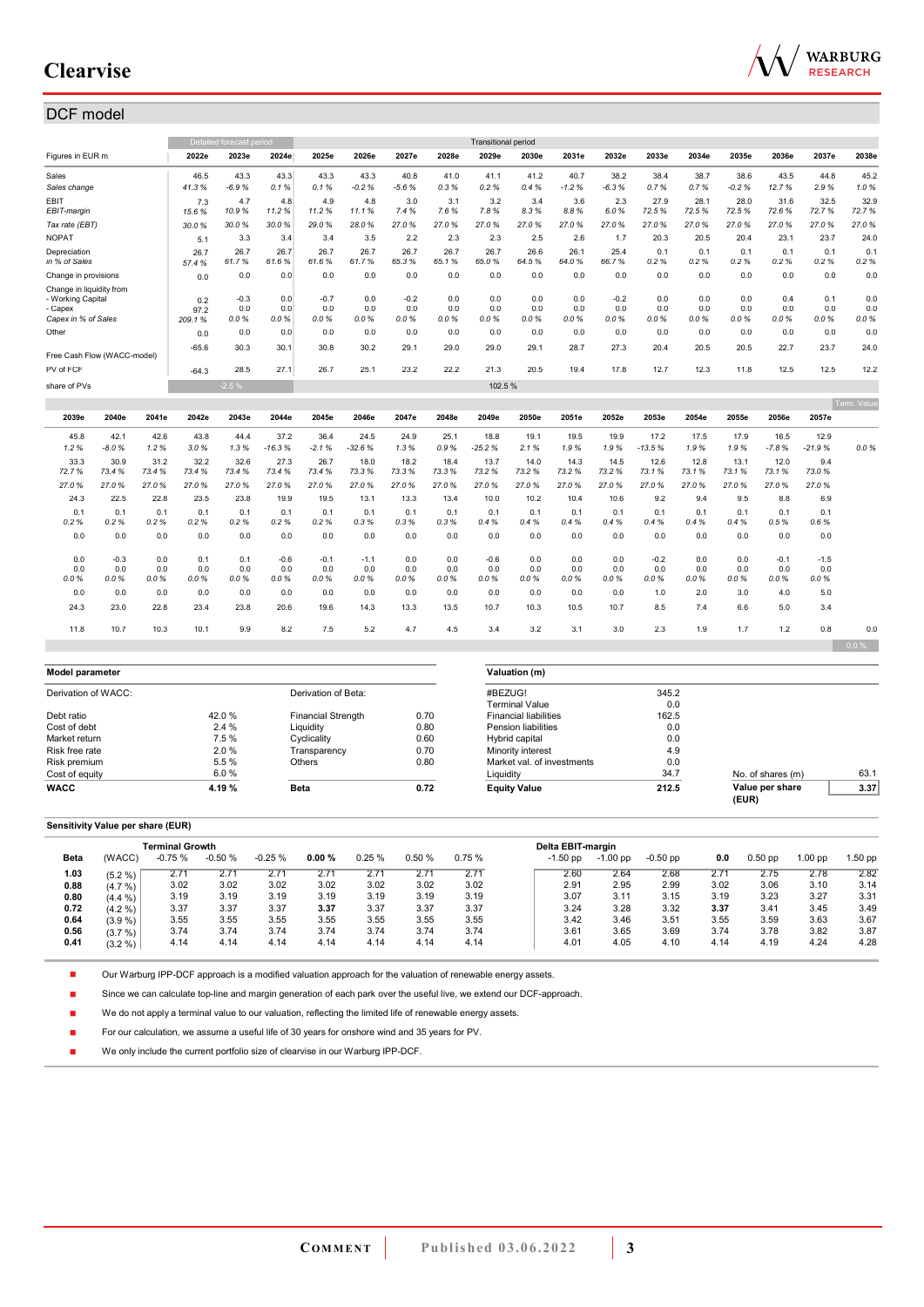

| Valuation                           |        |        |        |          |        |        |        |
|-------------------------------------|--------|--------|--------|----------|--------|--------|--------|
|                                     | 2018   | 2019   | 2020   | 2021     | 2022e  | 2023e  | 2024e  |
| Price / Book                        | 1.9x   | 2.2x   | 2.6x   | 2.3x     | 1.9x   | 2.0x   | 2.0 x  |
| Book value per share ex intangibles | 0.62   | 0.62   | 0.66   | 0.88     | 1.09   | 1.07   | 1.06   |
| EV / Sales                          | 7.3x   | 6.8x   | 6.1x   | 8.2x     | 7.2x   | 7.1x   | 6.5x   |
| EV / EBITDA                         | 9.1x   | 8.6x   | 8.0 x  | 12.4x    | 9.8x   | 9.8x   | 9.0 x  |
| EV / EBIT                           | 35.8 x | 33.1 x | 24.2 x | 93.1 x   | 46.0 x | 65.4 x | 58.6 x |
| EV / EBIT adj.*                     | 35.8x  | 33.1 x | 24.2 x | 93.1 x   | 46.0 x | 65.4 x | 58.6 x |
| P / FCF                             | 6.2x   | 3.6x   | 3.8x   | 49.4 $x$ | n.a.   | 5.2x   | 5.1x   |
| P/E                                 | n.a.   | n.a.   | 40.4 x | n.a.     | n.a.   | n.a.   | n.a.   |
| $P / E$ adj. $*$                    | n.a.   | n.a.   | 40.4 x | n.a.     | n.a.   | n.a.   | n.a.   |
| Dividend Yield                      | n.a.   | 0.6%   | 1.0%   | n.a.     | n.a.   | n.a.   | n.a.   |
| FCF Potential Yield (on market EV)  | 10.4%  | 11.0 % | 11.8 % | 7.5%     | 9.7%   | 9.9%   | 10.7 % |
| *Adjustments made for: -            |        |        |        |          |        |        |        |

| <b>Company Specific Items</b> |      |      |      |      |       |       |       |  |
|-------------------------------|------|------|------|------|-------|-------|-------|--|
|                               | 2018 | 2019 | 2020 | 2021 | 2022e | 2023e | 2024e |  |
| Output in GWh                 | 368  | 385  | 426  | 367  | 532   | 563   | 563   |  |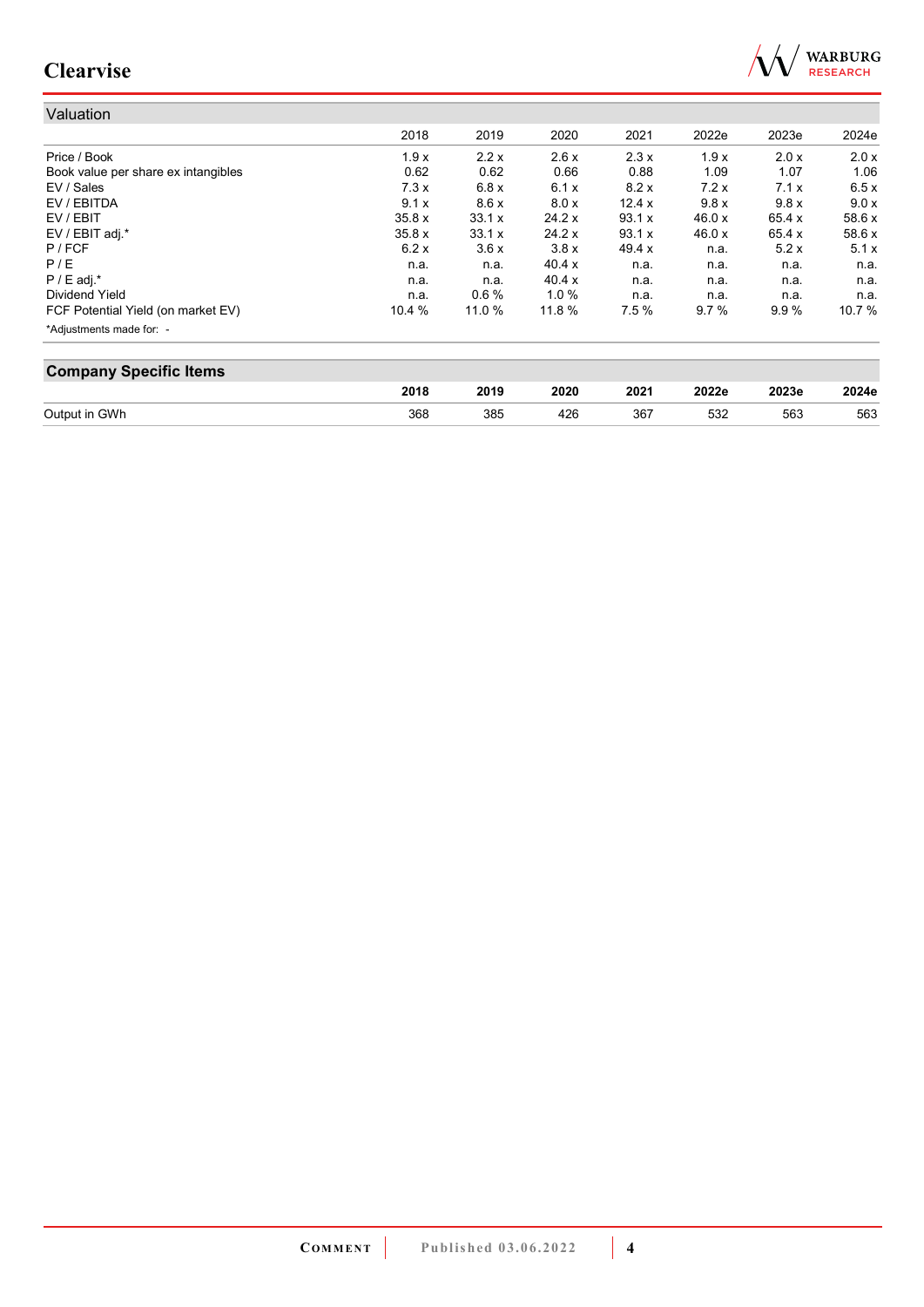## **Consolidated profit & loss**



| In EUR <sub>m</sub>                              | 2018    | 2019    | 2020   | 2021     | 2022e   | 2023e   | 2024e   |
|--------------------------------------------------|---------|---------|--------|----------|---------|---------|---------|
| <b>Sales</b>                                     | 31.70   | 33.08   | 36.45  | 32.88    | 46.48   | 43.28   | 43.30   |
| Change Sales yoy                                 | 20.0%   | 4.4 %   | 10.2 % | $-9.8%$  | 41.3%   | $-6.9%$ | 0.1%    |
| Increase / decrease in inventory                 | 0.00    | 0.00    | 0.00   | 0.00     | 0.00    | 0.00    | 0.00    |
| Own work capitalised                             | 0.00    | 0.00    | 0.00   | 0.00     | 0.00    | 0.00    | 0.00    |
| <b>Total Sales</b>                               | 31.70   | 33.08   | 36.45  | 32.88    | 46.48   | 43.28   | 43.30   |
| Material expenses                                | 0.39    | 0.28    | 0.40   | 0.35     | 0.35    | 0.33    | 0.33    |
| <b>Gross profit</b>                              | 31.31   | 32.81   | 36.05  | 32.53    | 46.12   | 42.95   | 42.97   |
| Gross profit margin                              | 98.8%   | 99.2%   | 98.9%  | 98.9%    | 99.2%   | 99.2%   | 99.2%   |
| Personnel expenses                               | 0.30    | 0.22    | 0.30   | 0.66     | 0.80    | 0.80    | 0.80    |
| Other operating income                           | 3.02    | 1.57    | 0.94   | 0.22     | 0.49    | 0.46    | 0.55    |
| Other operating expenses                         | 8.55    | 8.12    | 9.00   | 10.25    | 11.86   | 11.19   | 11.20   |
| Unfrequent items                                 | 0.00    | 0.00    | 0.00   | 0.00     | 0.00    | 0.00    | 0.00    |
| <b>EBITDA</b>                                    | 25.48   | 26.03   | 27.68  | 21.84    | 33.95   | 31.41   | 31.52   |
| Margin                                           | 80.4%   | 78.7%   | 75.9%  | 66.4%    | 73.1%   | 72.6%   | 72.8%   |
| Depreciation of fixed assets                     | 18.98   | 19.25   | 18.55  | 18.93    | 26.06   | 26.06   | 26.06   |
| <b>EBITA</b>                                     | 6.50    | 6.78    | 9.13   | 2.91     | 7.89    | 5.36    | 5.47    |
| Amortisation of intangible assets                | 0.00    | 0.00    | 0.00   | 0.00     | 0.63    | 0.63    | 0.63    |
| Goodwill amortisation                            | 0.00    | 0.00    | 0.00   | 0.00     | 0.00    | 0.00    | 0.00    |
| <b>EBIT</b>                                      | 6.50    | 6.78    | 9.13   | 2.91     | 7.26    | 4.73    | 4.84    |
| Margin                                           | 20.5%   | 20.5%   | 25.1%  | 8.8%     | 15.6%   | 10.9%   | 11.2%   |
| EBIT adj.                                        | 6.50    | 6.78    | 9.13   | 2.91     | 7.26    | 4.73    | 4.84    |
| Interest income                                  | 0.01    | 0.00    | 0.00   | 0.02     | 0.00    | 0.00    | 0.00    |
| Interest expenses                                | 6.34    | 5.79    | 5.13   | 4.72     | 5.89    | 5.76    | 4.81    |
| Other financial income (loss)                    | 0.02    | 0.02    | 0.02   | 0.02     | 0.00    | 0.00    | 0.00    |
| <b>EBT</b>                                       | 0.15    | 0.98    | 3.98   | $-1.81$  | 1.37    | $-1.04$ | 0.03    |
| Margin                                           | 0.5%    | 3.0%    | 10.9%  | $-5.5%$  | 2.9%    | $-2.4%$ | 0.1%    |
| <b>Total taxes</b>                               | 1.37    | 1.38    | 1.63   | 1.47     | 1.44    | 0.83    | 1.11    |
| Net income from continuing operations            | $-1.22$ | $-0.40$ | 2.35   | $-3.28$  | $-0.07$ | $-1.87$ | $-1.08$ |
| Income from discontinued operations (net of tax) | 0.00    | 0.00    | 0.00   | 0.00     | 0.00    | 0.00    | 0.00    |
| Net income before minorities                     | $-1.22$ | $-0.40$ | 2.35   | $-3.28$  | $-0.07$ | $-1.87$ | $-1.08$ |
| Minority interest                                | $-0.27$ | 0.00    | 0.00   | 0.00     | 0.00    | 0.00    | 0.00    |
| <b>Net income</b>                                | $-0.95$ | $-0.40$ | 2.35   | $-3.28$  | $-0.07$ | $-1.87$ | $-1.08$ |
| Margin                                           | $-3.0%$ | $-1.2%$ | 6.4%   | $-10.0%$ | $-0.2%$ | $-4.3%$ | $-2.5%$ |
| Number of shares, average                        | 49.00   | 49.00   | 49.00  | 53.78    | 57.40   | 57.40   | 57.40   |
| <b>EPS</b>                                       | $-0.02$ | $-0.01$ | 0.05   | $-0.06$  | 0.00    | $-0.03$ | $-0.02$ |
| EPS adj.                                         | $-0.02$ | $-0.01$ | 0.05   | $-0.06$  | 0.00    | $-0.03$ | $-0.02$ |
| *Adjustments made for:                           |         |         |        |          |         |         |         |

**Guidance: 2022: output of 480-540 GWh; sales EUR 40m-45m; EBITDA EUR 28m-32m**

## **Financial Ratios**

| 2018    | 2019    | 2020   | 2021     | 2022e   | 2023e    | 2024e    |
|---------|---------|--------|----------|---------|----------|----------|
| 19.6%   | 21.3%   | 24.1 % | 33.6 %   | 26.9%   | 27.4 %   | 27.2 %   |
| 5.0x    | 1.0x    | 3.4x   | 7.0x     | 3.6x    | 5.1x     | 40.6 x   |
| 4.0x    | 4.5x    | 5.4x   | 4.6x     | 5.8x    | 5.5x     | 6.6 x    |
| 892.1 % | 141.0 % | 41.0 % | $-80.9%$ | 105.3 % | $-80.1%$ | 3631.7 % |
| $0.0\%$ | n.m.    | 41.8 % | $0.0 \%$ | $0.0\%$ | $0.0\%$  | $0.0\%$  |
| n.a.    | n.a.    | n.a.   | n.a.     | n.a.    | n.a.     | n.a.     |
|         |         |        |          |         |          |          |









### **Performance per Share**

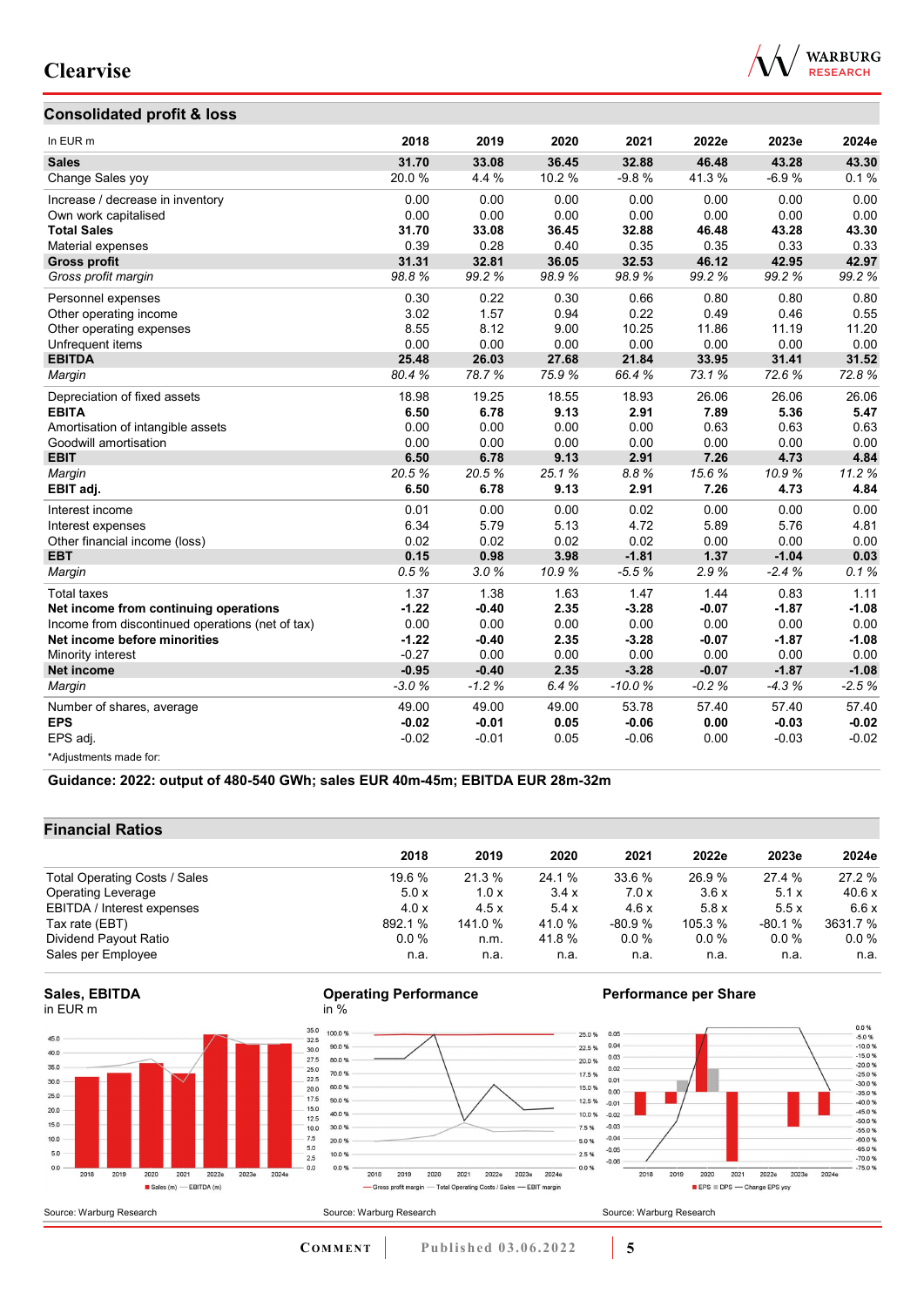## **Consolidated balance sheet**

|  | <b>WARBURG</b><br><b>RESEARCH</b> |
|--|-----------------------------------|
|  |                                   |
|  |                                   |

| In EUR <sub>m</sub>                                     | 2018     | 2019     | 2020     | 2021     | 2022e    | 2023e    | 2024e    |
|---------------------------------------------------------|----------|----------|----------|----------|----------|----------|----------|
| <b>Assets</b>                                           |          |          |          |          |          |          |          |
| Goodwill and other intangible assets                    | 8.01     | 6.83     | 6.20     | 5.57     | 4.94     | 4.31     | 3.68     |
| thereof other intangible assets                         | 0.00     | 0.00     | 0.00     | 0.00     | $-0.63$  | $-1.26$  | $-1.89$  |
| thereof Goodwill                                        | 8.01     | 6.83     | 6.20     | 5.57     | 5.57     | 5.57     | 5.57     |
| Property, plant and equipment                           | 193.99   | 176.04   | 157.78   | 191.33   | 262.46   | 236.40   | 210.35   |
| <b>Financial assets</b>                                 | 0.25     | 0.23     | 0.21     | 0.19     | 0.19     | 0.19     | 0.19     |
| Other long-term assets                                  | 0.00     | 0.00     | 0.00     | 0.00     | 0.00     | 0.00     | 0.00     |
| <b>Fixed assets</b>                                     | 202.25   | 183.10   | 164.19   | 197.09   | 267.59   | 240.90   | 214.22   |
| Inventories                                             | 0.12     | 0.16     | 0.20     | 0.29     | 0.20     | 0.20     | 0.20     |
| Accounts receivable                                     | 4.66     | 4.48     | 5.31     | 5.85     | 5.70     | 5.30     | 5.30     |
| Liquid assets                                           | 14.54    | 14.68    | 17.32    | 23.20    | 8.87     | 11.00    | 13.61    |
| Other short-term assets                                 | 0.68     | 0.65     | 0.89     | 4.49     | 4.49     | 4.49     | 4.49     |
| <b>Current assets</b>                                   | 20.00    | 19.97    | 23.73    | 33.83    | 19.26    | 20.98    | 23.60    |
| <b>Total Assets</b>                                     | 222.30   | 203.10   | 187.90   | 230.90   | 286.80   | 261.90   | 237.80   |
| Liabilities and shareholders' equity                    |          |          |          |          |          |          |          |
| Subscribed capital                                      | 49.00    | 49.00    | 49.00    | 57.40    | 63.14    | 63.14    | 63.14    |
| Capital reserve                                         | 13.27    | 13.27    | 13.27    | 25.59    | 31.33    | 31.33    | 31.33    |
| Retained earnings                                       | 0.46     | 0.46     | 0.99     | 0.99     | 0.91     | $-0.95$  | $-2.03$  |
| Other equity components                                 | $-24.47$ | $-25.36$ | $-24.50$ | $-27.78$ | $-27.78$ | $-27.68$ | $-27.78$ |
| Shareholders' equity                                    | 38.26    | 37.37    | 38.76    | 56.20    | 67.61    | 65.84    | 64.66    |
| Minority interest                                       | 4.92     | 4.90     | 4.89     | 4.88     | 0.00     | 0.00     | 0.00     |
| <b>Total equity</b>                                     | 43.18    | 42.27    | 43.64    | 61.08    | 67.61    | 65.84    | 64.66    |
| Provisions                                              | 2.13     | 2.38     | 2.69     | 3.02     | 3.02     | 3.02     | 3.02     |
| thereof provisions for pensions and similar obligations | 0.00     | 0.00     | 0.00     | 0.00     | 0.00     | 0.00     | 0.00     |
| Financial liabilities (total)                           | 174.06   | 156.51   | 139.19   | 162.55   | 212.28   | 189.29   | 166.30   |
| Short-term financial liabilities                        | 18.07    | 17.53    | 18.35    | 0.00     | 33.67    | 33.67    | 33.67    |
| Accounts payable                                        | 1.57     | 1.00     | 0.91     | 1.42     | 1.00     | 0.90     | 0.90     |
| Other liabilities                                       | 1.37     | 0.91     | 1.48     | 2.88     | 2.88     | 2.88     | 2.88     |
| <b>Liabilities</b>                                      | 179.13   | 160.80   | 144.27   | 169.86   | 219.18   | 196.09   | 173.10   |
| Total liabilities and shareholders' equity              | 222.30   | 203.10   | 187.90   | 230.90   | 286.80   | 261.90   | 237.80   |

### **Financial Ratios**

|                                         | 2018    | 2019    | 2020    | 2021    | 2022e   | 2023e   | 2024e   |
|-----------------------------------------|---------|---------|---------|---------|---------|---------|---------|
| <b>Efficiency of Capital Employment</b> |         |         |         |         |         |         |         |
| <b>Operating Assets Turnover</b>        | 0.2 x   | 0.2 x   | 0.2 x   | 0.2 x   | 0.2 x   | 0.2x    | 0.2 x   |
| Capital Employed Turnover               | 0.2 x   | 0.2 x   | 0.2x    | 0.2 x   | 0.2 x   | 0.2x    | 0.2x    |
| <b>ROA</b>                              | $-0.5%$ | $-0.2%$ | 1.4%    | $-1.7%$ | 0.0%    | $-0.8%$ | $-0.5%$ |
| <b>Return on Capital</b>                |         |         |         |         |         |         |         |
| ROCE (NOPAT)                            | n.a.    | n.a.    | 3.1%    | 2.9%    | n.a.    | 3.3%    | n.a.    |
| <b>ROE</b>                              | $-2.4%$ | $-1.1%$ | 6.2%    | $-6.9%$ | $-0.1%$ | $-2.8%$ | $-1.7%$ |
| Adj. ROE                                | $-2.4%$ | $-1.1%$ | 6.2%    | $-6.9%$ | $-0.1%$ | $-2.8%$ | $-1.7%$ |
| <b>Balance sheet quality</b>            |         |         |         |         |         |         |         |
| Net Debt                                | 159.52  | 141.84  | 121.87  | 139.35  | 203.41  | 178.29  | 152.69  |
| Net Financial Debt                      | 159.52  | 141.84  | 121.87  | 139.35  | 203.41  | 178.29  | 152.69  |
| Net Gearing                             | 369.4 % | 335.5 % | 279.2 % | 228.2 % | 300.9 % | 270.8%  | 236.1%  |
| Net Fin. Debt / EBITDA                  | 626.0 % | 544.9%  | 440.3 % | 638.2 % | 599.1 % | 567.6 % | 484.4 % |
| Book Value / Share                      | 0.8     | 0.8     | 0.8     | 1.0     | 1.2     | 1.1     | 1.1     |
| Book value per share ex intangibles     | 0.6     | 0.6     | 0.7     | 0.9     | 1.1     | 1.1     | 1.1     |



**COMMENT Published 03.06.2022 6**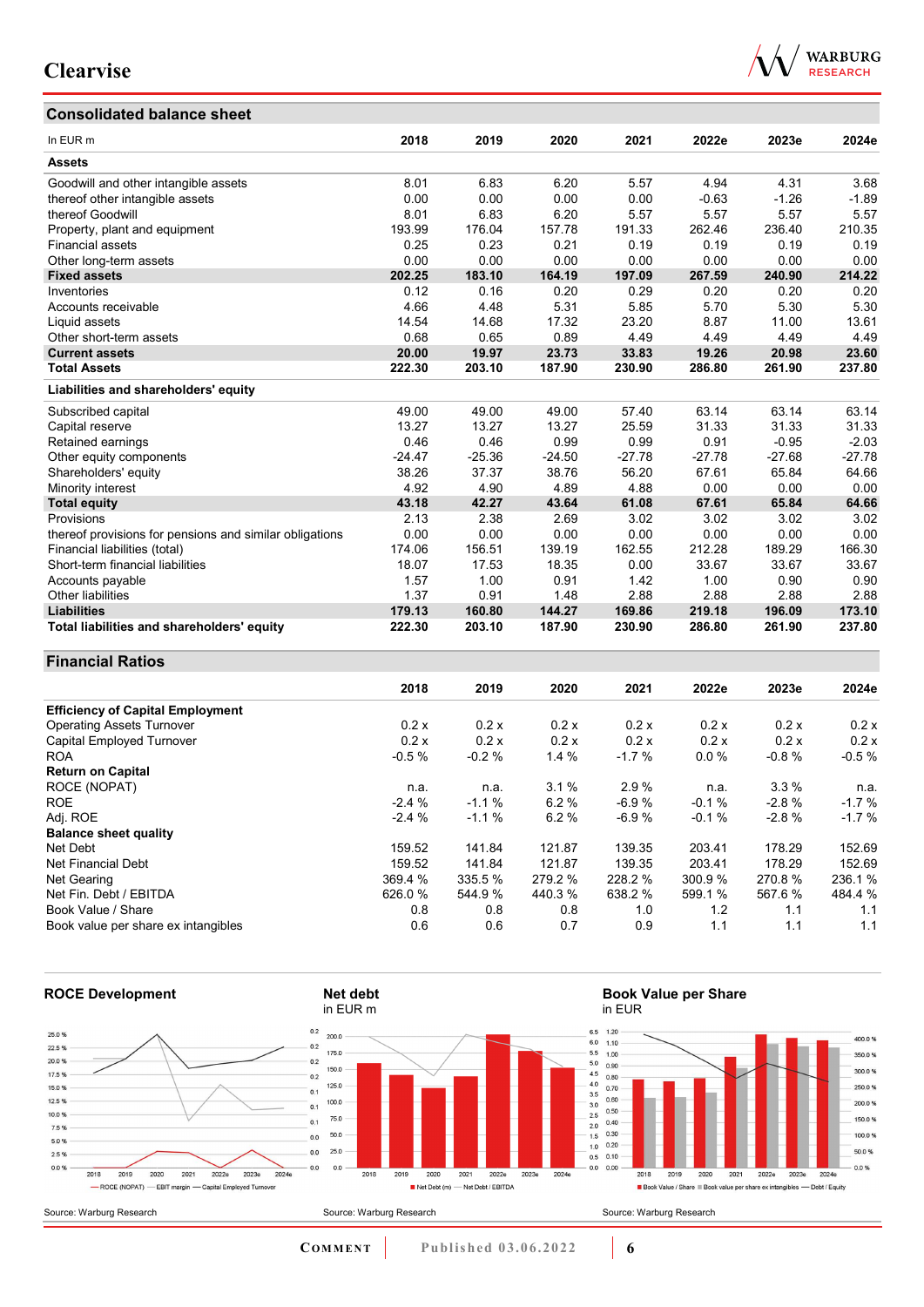## **Consolidated cash flow statement**



| In EUR m                                               | 2018     | 2019     | 2020     | 2021     | 2022e    | 2023e    | 2024e    |
|--------------------------------------------------------|----------|----------|----------|----------|----------|----------|----------|
| Net income                                             | $-1.22$  | $-0.40$  | 2.37     | $-3.28$  | $-0.07$  | $-1.87$  | $-1.08$  |
| Depreciation of fixed assets                           | 18.98    | 19.25    | 18.55    | 18.93    | 26.06    | 26.06    | 26.06    |
| Amortisation of goodwill                               | 0.00     | 0.00     | 0.00     | 0.00     | 0.00     | 0.00     | 0.00     |
| Amortisation of intangible assets                      | 0.00     | 0.00     | 0.00     | 0.00     | 0.63     | 0.63     | 0.63     |
| Increase/decrease in long-term provisions              | 0.61     | 0.17     | 0.38     | 0.00     | 0.00     | 0.00     | 0.00     |
| Other non-cash income and expenses                     | 4.43     | 4.70     | 6.27     | 5.25     | 0.00     | 0.00     | 0.00     |
| Cash Flow before NWC change                            | 22.80    | 23.72    | 27.56    | 20.90    | 26.62    | 24.82    | 25.61    |
| Increase / decrease in inventory                       | 0.00     | 0.00     | $-0.04$  | $-1.19$  | 0.09     | 0.00     | 0.00     |
| Increase / decrease in accounts receivable             | 1.08     | 0.16     | $-0.83$  | $-1.23$  | 0.15     | 0.40     | 0.00     |
| Increase / decrease in accounts payable                | $-1.78$  | $-0.96$  | $-0.08$  | 0.00     | $-0.42$  | $-0.10$  | 0.00     |
| Increase / decrease in other working capital positions | 0.00     | 0.00     | 0.00     | 0.00     | 0.00     | 0.00     | 0.00     |
| Increase / decrease in working capital (total)         | $-0.70$  | $-0.80$  | $-0.96$  | $-2.42$  | $-0.18$  | 0.30     | 0.00     |
| Net cash provided by operating activities [1]          | 22.10    | 22.92    | 26.61    | 18.48    | 26.44    | 25.12    | 25.61    |
| Investments in intangible assets                       | 0.00     | 0.00     | 0.00     | 0.00     | 0.00     | 0.00     | 0.00     |
| Investments in property, plant and equipment           | 0.00     | 0.00     | $-0.26$  | $-15.82$ | $-97.19$ | 0.00     | 0.00     |
| Payments for acquisitions                              | $-1.17$  | 0.00     | 0.00     | $-14.54$ | 0.00     | 0.00     | 0.00     |
| <b>Financial investments</b>                           | 0.00     | 0.00     | 0.00     | 0.00     | 0.00     | 0.00     | 0.00     |
| Income from asset disposals                            | 0.00     | 1.07     | 0.36     | 0.00     | 0.00     | 0.00     | 0.00     |
| Net cash provided by investing activities [2]          | $-9.18$  | 0.97     | 0.10     | $-30.35$ | $-97.19$ | 0.00     | 0.00     |
| Change in financial liabilities                        | $-5.09$  | $-17.99$ | $-17.34$ | 1.69     | 44.94    | $-22.99$ | $-22.99$ |
| Dividends paid                                         | 0.00     | $-0.49$  | $-0.98$  | 0.00     | 0.00     | 0.00     | 0.00     |
| Purchase of own shares                                 | 0.00     | 0.00     | 0.00     | 0.00     | 0.00     | 0.00     | 0.00     |
| Capital measures                                       | 0.00     | 0.00     | 0.00     | 20.72    | 11.48    | 0.00     | 0.00     |
| Other                                                  | $-6.27$  | $-5.77$  | $-5.05$  | $-4.68$  | 0.00     | 0.00     | 0.00     |
| Net cash provided by financing activities [3]          | $-11.36$ | $-24.25$ | $-23.37$ | 17.73    | 56.42    | $-22.99$ | $-22.99$ |
| Change in liquid funds [1]+[2]+[3]                     | 1.57     | $-0.35$  | 3.34     | 5.86     | $-14.33$ | 2.12     | 2.61     |
| Effects of exchange-rate changes on cash               | 0.00     | 0.00     | 0.00     | 0.00     | 0.00     | 0.00     | 0.00     |
| Cash and cash equivalent at end of period              | 14.58    | 14.19    | 18.02    | 23.18    | 8.87     | 11.00    | 13.61    |

### **Financial Ratios**

|                                      | 2018       | 2019       | 2020     | 2021     | 2022e     | 2023e      | 2024e      |
|--------------------------------------|------------|------------|----------|----------|-----------|------------|------------|
| <b>Cash Flow</b>                     |            |            |          |          |           |            |            |
| <b>FCF</b>                           | 11.85      | 22.82      | 26.34    | 2.66     | $-70.75$  | 25.12      | 25.61      |
| Free Cash Flow / Sales               | 37.4 %     | 69.0 %     | 72.3 %   | 8.1%     | $-152.2%$ | 58.0 %     | 59.1 %     |
| Free Cash Flow Potential             | 24.11      | 24.65      | 26.05    | 20.37    | 32.51     | 30.58      | 30.42      |
| Free Cash Flow / Net Profit          | $-1246.5%$ | $-5690.9%$ | 1123.0 % | $-81.0%$ | 97936.2 % | $-1345.0%$ | $-2376.8%$ |
| Interest Received / Avg. Cash        | 0.1%       | 0.0%       | $0.0\%$  | 0.1%     | $0.0\%$   | $0.0\%$    | $0.0\%$    |
| Interest Paid / Avg. Debt            | 3.6%       | 3.5%       | 3.5%     | 3.1%     | 3.1%      | 2.9%       | 2.7%       |
| <b>Management of Funds</b>           |            |            |          |          |           |            |            |
| Investment ratio                     | $0.0\%$    | $0.0\%$    | 0.7%     | 48.1 %   | 209.1 %   | $0.0\%$    | $0.0\%$    |
| Maint. Capex / Sales                 | $0.0 \%$   | 0.0%       | $0.0\%$  | $0.0\%$  | $0.0 \%$  | $0.0\%$    | 0.0%       |
| Capex / Dep                          | $0.0 \%$   | 0.0%       | 1.4%     | 83.6 %   | 364.2 %   | $0.0\%$    | 0.0 %      |
| Avg. Working Capital / Sales         | 8.5%       | 10.4 %     | 11.3 %   | 14.2 %   | 10.4 %    | 11.0%      | 10.6 %     |
| Trade Debtors / Trade Creditors      | 296.3 %    | 449.1 %    | 582.1 %  | 413.1 %  | 570.0 %   | 588.9 %    | 588.9%     |
| <b>Inventory Turnover</b>            | 3.3x       | 1.7x       | 1.9x     | 1.2x     | 1.8x      | 1.7x       | 1.7x       |
| Receivables collection period (days) | 54         | 49         | 53       | 65       | 45        | 45         | 45         |
| Payables payment period (days)       | 1,486      | 1,321      | 837      | 1,460    | 1,029     | 992        | 992        |
| Cash conversion cycle (Days)         | $-1,321$   | $-1,055$   | $-597$   | $-1,094$ | -779      | $-727$     | $-727$     |

#### **CAPEX and Cash Flow** in EUR m



**Free Cash Flow Generation**

### **Working Capital**



**COMMENT** Published 03.06.2022 7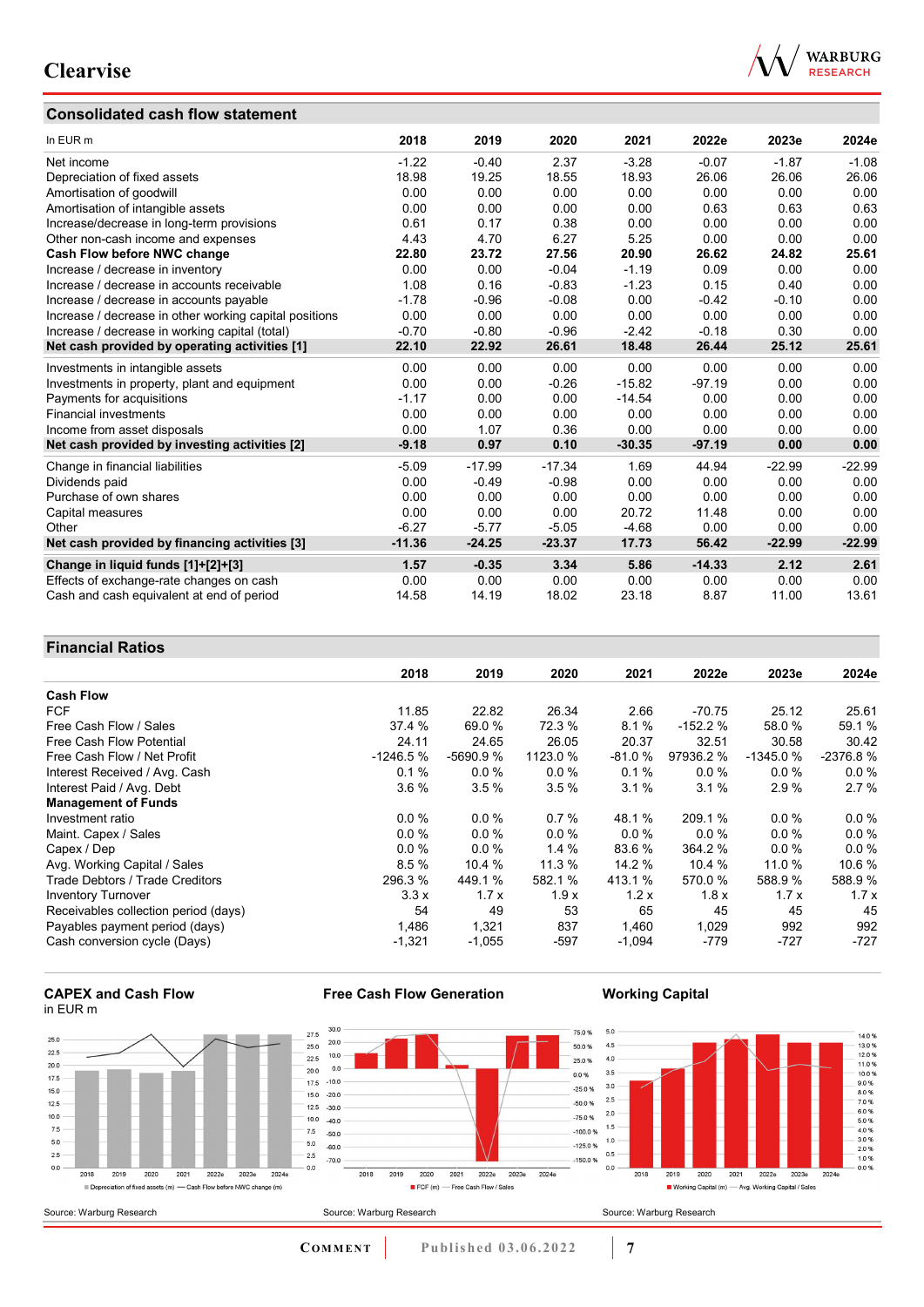

### **LEGAL DISCLAIMER**

This research report ("investment recommendation") was prepared by the Warburg Research GmbH, a fully owned subsidiary of the M.M.Warburg & CO (AG & Co.) KGaA and is passed on by the M.M.Warburg & CO (AG & Co.) KGaA. It is intended solely for the recipient and may not be passed on to another company without their prior consent, regardless of whether the company is part of the same corporation or not. It contains selected information and does not purport to be complete. The investment recommendation is based on publicly available information and data ("information") believed to be accurate and complete. Warburg Research GmbH neither examines the information for accuracy and completeness, nor guarantees its accuracy and completeness. Possible errors or incompleteness of the information do not constitute grounds for liability of M.M.Warburg & CO (AG & Co.) KGaA or Warburg Research GmbH for damages of any kind whatsoever, and M.M.Warburg & CO (AG & Co.) KGaA and Warburg Research GmbH are not liable for indirect and/or direct and/or consequential damages. In particular, neither M.M.Warburg & CO (AG & Co.) KGaA nor Warburg Research GmbH are liable for the statements, plans or other details contained in these investment recommendations concerning the examined companies, their affiliated companies, strategies, economic situations, market and competitive situations, regulatory environment, etc. Although due care has been taken in compiling this investment recommendation, it cannot be excluded that it is incomplete or contains errors. M.M.Warburg & CO (AG & Co.) KGaA and Warburg Research GmbH, their shareholders and employees are not liable for the accuracy and completeness of the statements, estimations and the conclusions derived from the information contained in this investment recommendation. Provided a investment recommendation is being transmitted in connection with an existing contractual relationship, i.e. financial advisory or similar services, the liability of M.M.Warburg & CO (AG & Co.) KGaA and Warburg Research GmbH shall be restricted to gross negligence and wilful misconduct. In case of failure in essential tasks, M.M.Warburg & CO (AG & Co.) KGaA and Warburg Research GmbH are liable for normal negligence. In any case, the liability of M.M.Warburg & CO (AG & Co.) KGaA and Warburg Research GmbH is limited to typical, expectable damages. This investment recommendation does not constitute an offer or a solicitation of an offer for the purchase or sale of any security. Partners, directors or employees of M.M.Warburg & CO (AG & Co.) KGaA, Warburg Research GmbH or affiliated companies may serve in a position of responsibility, i.e. on the board of directors of companies mentioned in the report. Opinions expressed in this investment recommendation are subject to change without notice. All rights reserved.

#### **COPYRIGHT NOTICE**

This work including all its parts is protected by copyright. Any use beyond the limits provided by copyright law without permission is prohibited and punishable. This applies, in particular, to reproductions, translations, microfilming, and storage and processing on electronic media of the entire content or parts thereof.

#### **DISCLOSURE ACCORDING TO §85 OF THE GERMAN SECURITIES TRADING ACT (WPHG), MAR AND MIFID II INCL. COMMISSION DELEGATED REGULATION (EU) 2016/958 AND (EU) 2017/565**

The valuation underlying the investment recommendation for the company analysed here is based on generally accepted and widely used methods of fundamental analysis, such as e.g. DCF Model, Free Cash Flow Value Potential, NAV, Peer Group Comparison or Sum of the Parts Model (see also [http://www.mmwarburg.de/disclaimer/disclaimer.htm#Valuation\)](http://www.mmwarburg.de/disclaimer/disclaimer.htm#Valuation). The result of this fundamental valuation is modified to take into consideration the analyst's assessment as regards the expected development of investor sentiment and its impact on the share price.

Independent of the applied valuation methods, there is the risk that the price target will not be met, for instance because of unforeseen changes in demand for the company's products, changes in management, technology, economic development, interest rate development, operating and/or material costs, competitive pressure, supervisory law, exchange rate, tax rate etc. For investments in foreign markets and instruments there are further risks, generally based on exchange rate changes or changes in political and social conditions.

This commentary reflects the opinion of the relevant author at the point in time of its compilation. A change in the fundamental factors underlying the valuation can mean that the valuation is subsequently no longer accurate. Whether, or in what time frame, an update of this commentary follows is not determined in advance.

Additional internal and organisational arrangements to prevent or to deal with conflicts of interest have been implemented. Among these are the spatial separation of Warburg Research GmbH from M.M.Warburg & CO (AG & Co.) KGaA and the creation of areas of confidentiality. This prevents the exchange of information, which could form the basis of conflicts of interest for Warburg Research GmbH in terms of the analysed issuers or their financial instruments.

The analysts of Warburg Research GmbH do not receive a gratuity – directly or indirectly – from the investment banking activities of M.M.Warburg & CO (AG & Co.) KGaA or of any company within the Warburg-Group.

All prices of financial instruments given in this investment recommendation are the closing prices on the last stock-market trading day before the publication date stated, unless another point in time is explicitly stated.

M.M.Warburg & CO (AG & Co.) KGaA and Warburg Research GmbH are subject to the supervision of the Federal Financial Supervisory Authority, BaFin. M.M.Warburg & CO (AG & Co.) KGaA is additionally subject to the supervision of the European Central Bank (ECB).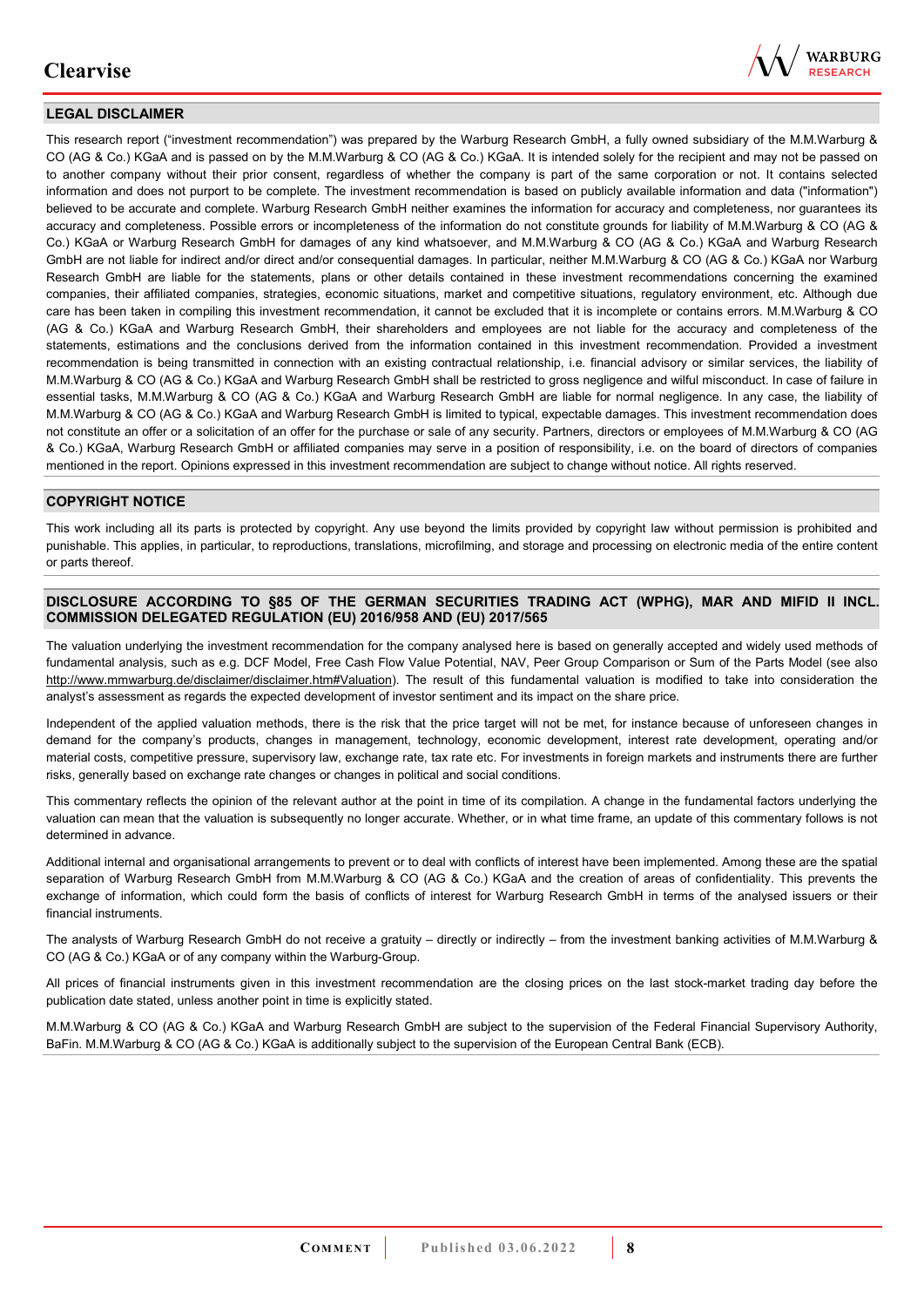

#### **SOURCES**

All **data and consensus estimates** have been obtained from FactSet except where stated otherwise.

The **Warburg ESG Risk Score** is based on information © 2020 MSCI ESG Research LLC. Reproduced by permission. Although Warburg Research's information providers, including without limitation, MSCI ESG Research LLC and its affiliates (the "ESG Parties"), obtain information (the "Information") from sources they consider reliable, none of the ESG Parties warrants or guarantees the originality, accuracy and/or completeness, of any data herein and expressly disclaim all express or implied warranties, including those of merchantability and fitness for a particular purpose. The Information may only be used for your internal use, may not be reproduced or redisseminated in any form and may not be used as a basis for, or a component, of any financial instruments or products indices. Further, none of the Information can in and of itself be used to determine which securities to buy or sell or when to buy or sell them. None of the ESG Parties shall have any liability for any errors or omissions in connection with any data herein, or any liability for any direct, indirect, special, punitive, consequential or any other damage (including lost profits) even if notified of the possibility.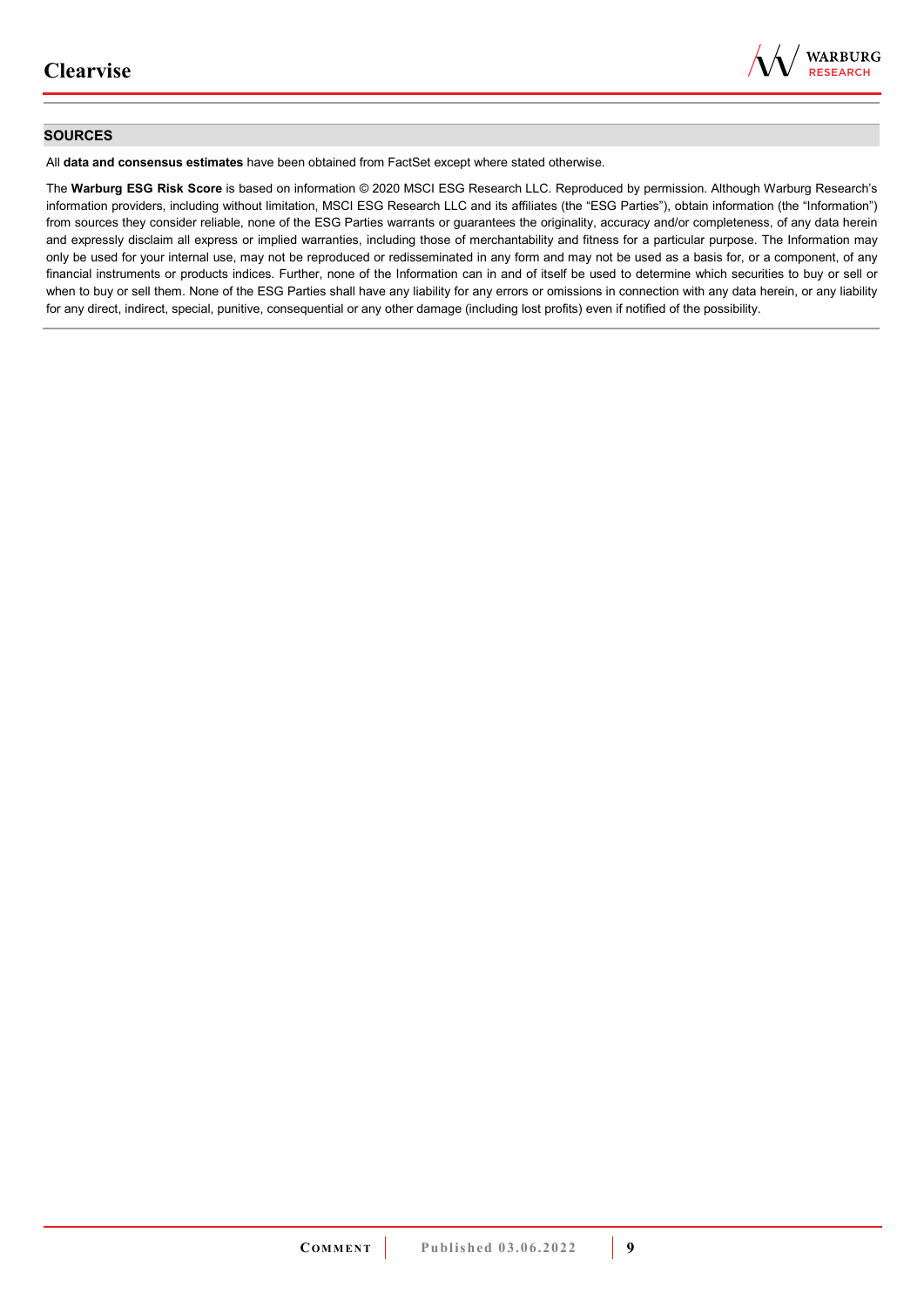

#### **Additional information for clients in the United States**

1. This research report (the "Report") is a product of Warburg Research GmbH, Germany, a fully owned subsidiary of M.M.Warburg & CO (AG & Co.)

KGaA, Germany (in the following collectively "Warburg"). Warburg is the employer of the research analyst(s), who have prepared the Report. The research analyst(s) reside outside the United States and are not associated persons of any U.S. regulated broker-dealer and therefore are not subject to the supervision of any U.S. regulated broker-dealer.

2. The Report is provided in the United States for distribution solely to "major U.S. institutional investors" under Rule 15a-6 of the U.S. Securities Exchange Act of 1934 by CIC.

3. CIC (Crédit Industriel et Commercial) and M.M. Warburg & CO have concluded a Research Distribution Agreement that gives CIC Market Solutions exclusive distribution in France, the US and Canada of the Warburg Research GmbH research product.

4. The research reports are distributed in the United States of America by CIC ("CIC") pursuant to a SEC Rule 15a-6 agreement with CIC Market Solutions Inc ("CICI"), a U.S. registered broker-dealer and a related company of CIC, and are distributed solely to persons who qualify as "Major U.S. Institutional Investors" as defined in SEC Rule 15a-6 under the Securities Exchange Act of 1934.

5. Any person who is not a Major U.S. Institutional Investor must not rely on this communication. The delivery of this research report to any person in the United States of America is not a recommendation to effect any transactions in the securities discussed herein, or an endorsement of any opinion expressed herein.

#### **Reference in accordance with section 85 of the German Securities Trading Act (WpHG) and Art. 20 MAR regarding possible conflicts of interest with companies analysed:**

- **-1-** Warburg Research, or an affiliated company, or an employee of one of these companies responsible for the compilation of the research, hold a **share of more than 5%** of the equity capital of the analysed company.
- **-2-**  Warburg Research, or an affiliated company, within the last twelve months participated in the **management of a consortium** for an issue in the course of a public offering of such financial instruments, which are, or the issuer of which is, the subject of the investment recommendation.
- **-3-** Companies affiliated with Warburg Research **manage financial instruments**, which are, or the issuers of which are, subject of the investment recommendation, in a market based on the provision of buy or sell contracts.

MMWB, Warburg Research, or an affiliated company, reached an agreement with the issuer to provide **investment banking and/or investment services** and the relevant agreement was in force in the last 12 months or there arose for this period, based on the relevant

- **-4**  agreement, the obligation to provide or to receive a service or compensation - provided that this disclosure does not result in the disclosure of confidential business information.
- **-5-** The company compiling the analysis or an affiliated company had reached an **agreement on the compilation of the investment recommendation** with the analysed company.
- **-6a-** Warburg Research, or an affiliated company, holds a **net long position of more than 0.5%** of the total issued share capital of the analysed company.
- **-6b-** Warburg Research, or an affiliated company, holds a **net short position of more than 0.5%** of the total issued share capital of the analysed company.
- **-6c-** The issuer holds shares of more than 5% of the total issued capital of Warburg Research or an affiliated company.
- **-7-** The company preparing the analysis as well as its affiliated companies and employees have **other important interests** in relation to the analysed company, such as, for example, the exercising of mandates at analysed companies.

This report has been made accessible to the company analysed.

| Company   | <b>Disclosure</b> | Link to the historical price targets and rating changes (last 12 months) |
|-----------|-------------------|--------------------------------------------------------------------------|
| Clearvise | 3.4.5             | http://www.mmwarburg.com/disclaimer/disclaimer_en/DE000A1EWXA4.htm       |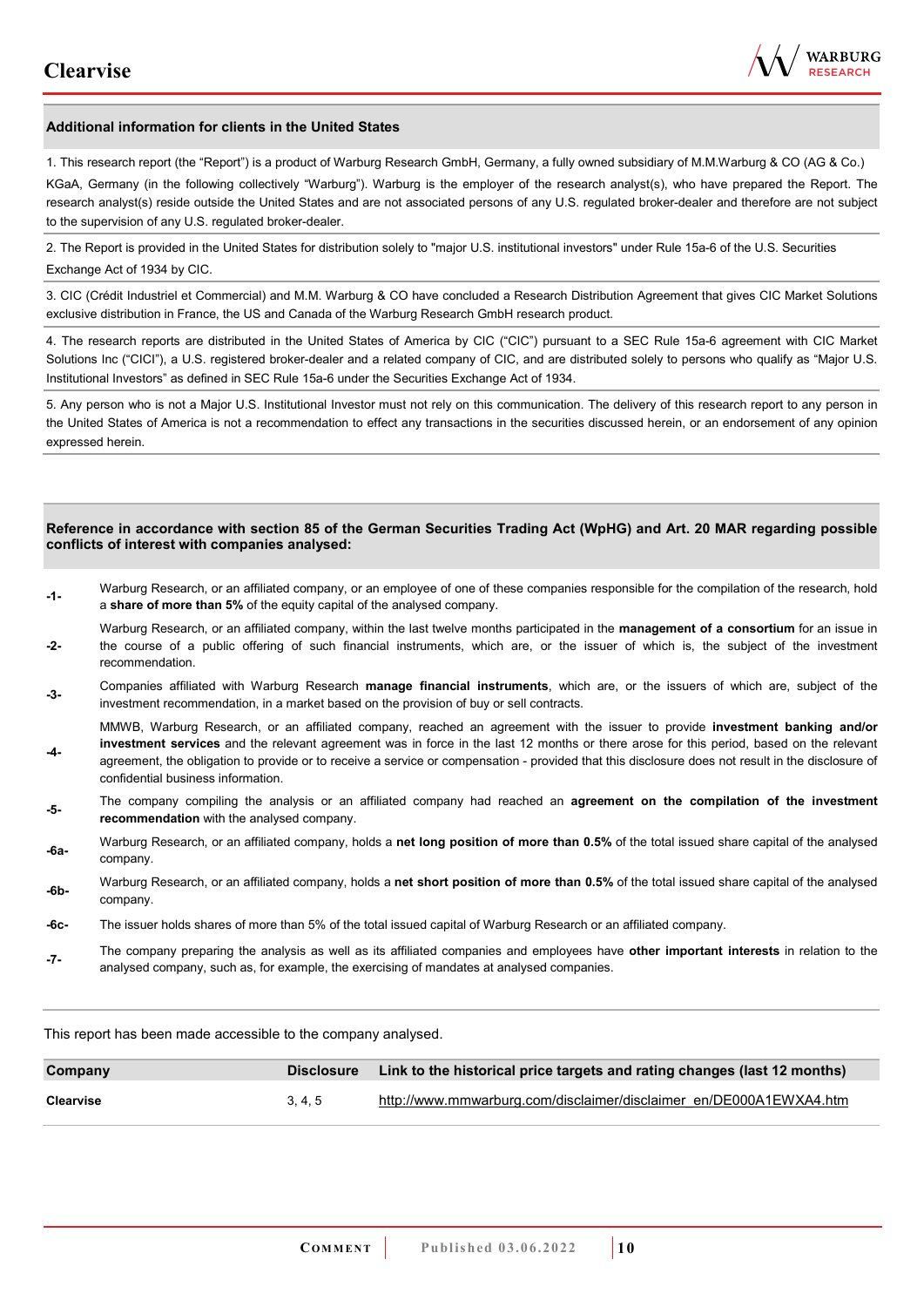

### **INVESTMENT RECOMMENDATION**

Investment recommendation: expected direction of the share price development of the financial instrument up to the given price target in the opinion of the analyst who covers this financial instrument.

| -B-           | Buy:                     | The price of the analysed financial instrument is expected to rise over the next 12 months.                  |
|---------------|--------------------------|--------------------------------------------------------------------------------------------------------------|
| -H-           | Hold:                    | The price of the analysed financial instrument is expected to remain mostly flat over the next 12<br>months. |
| -S-           | Sell:                    | The price of the analysed financial instrument is expected to fall over the next 12 months.                  |
| $\frac{1}{2}$ | <b>Rating suspended:</b> | The available information currently does not permit an evaluation of the company.                            |

#### **WARBURG RESEARCH GMBH – ANALYSED RESEARCH UNIVERSE BY RATING**

| Rating           | <b>Number of stocks</b> | % of Universe |
|------------------|-------------------------|---------------|
| Buy              | 170                     | 80            |
| Hold             | 38                      | 18            |
| Sell             | 3                       | 1             |
| Rating suspended | 2                       | 1             |
| <b>Total</b>     | 213                     | 100           |

### **WARBURG RESEARCH GMBH – ANALYSED RESEARCH UNIVERSE BY RATING …**

**… taking into account only those companies which were provided with major investment services in the last twelve months.** 

| Rating           | <b>Number of stocks</b> | % of Universe |
|------------------|-------------------------|---------------|
| Buy              | 51                      | 86            |
| Hold             | 6                       | 10            |
| Sell             | 0                       | 0             |
| Rating suspended | 2                       | 3             |
| <b>Total</b>     | 59                      | 100           |

### **PRICE AND RATING HISTORY CLEARVISE AS OF 03.06.2022**



Markings in the chart show rating changes by Warburg Research GmbH in the last 12 months. Every marking details the date and closing price on the day of the rating change.